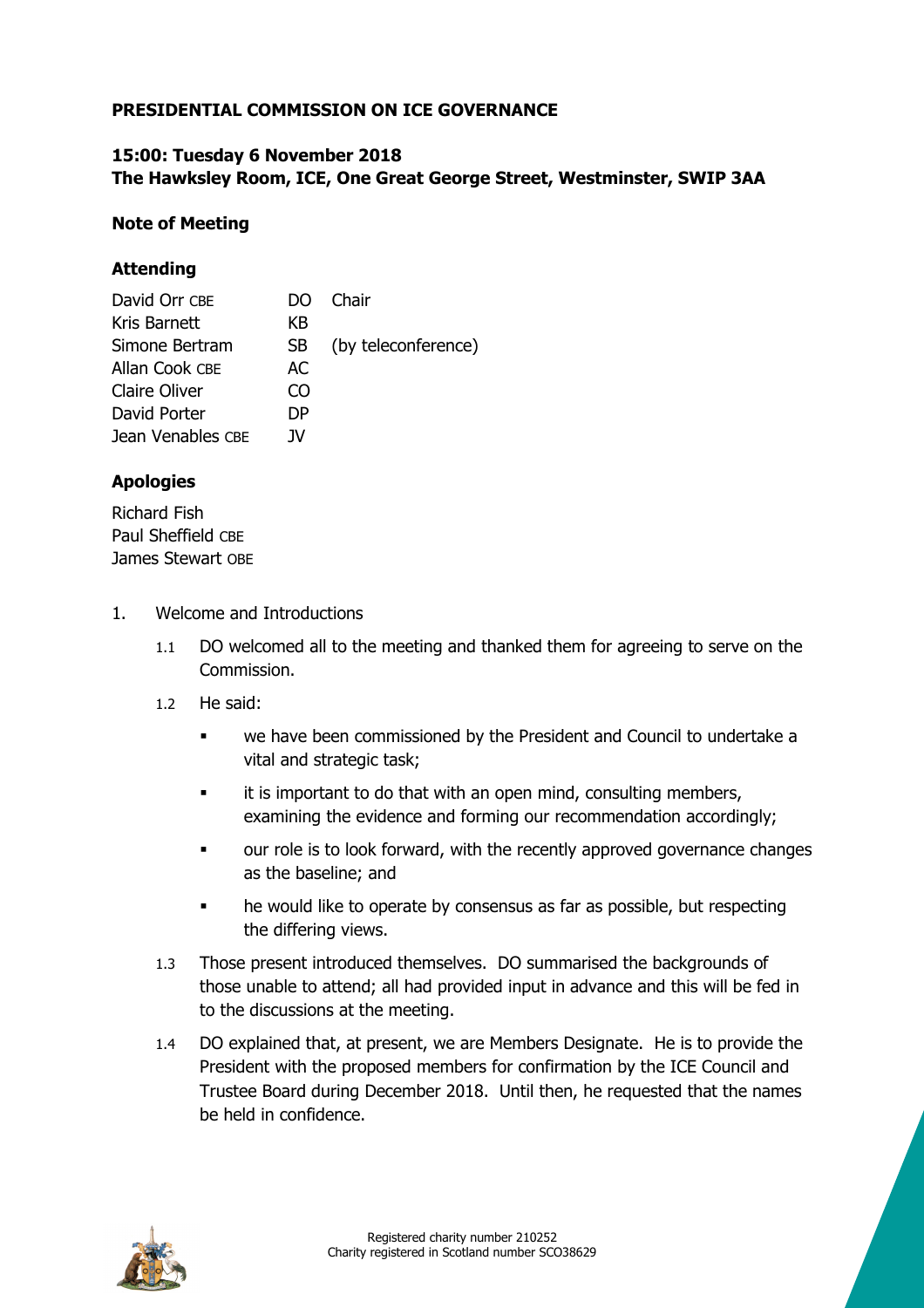- 2. Background to the establishment of the Commission
	- 2.1 DO said that the purpose of the Commission is to look forward from the current position. However, he felt it important for the Commission to hear the background to the governance ballot and Special General Meeting (SGM) which led to the establishment of the Commission.
	- 2.2 He invited DP and CO to summarise the background from their perspective as Council members.
	- 2.3 They said that the Annual Strategy Meeting in October 2017 discussed, as one of its principal items of business, the need to consider the ICE's trustee arrangements. It considered the Charity Governance Code endorsed by the Charity Commission, and was addressed by a barrister specialising in charity and trustee law. The meeting was struck by the need to comply or explain. The ASM decided, in principle, to consider at a future Council meeting, restructuring the ICE's governance arrangements to comprise a largish, mainly advisory Council and a smaller Trustee Board.
	- 2.4 The Council meeting in December 2017 considered a paper on a proposed structure, but this was not agreed. In particular, there was concern about the large size of the Council that was proposed.
	- 2.5 At a special Council meeting in February 2018, revised proposals were put to the Council:
		- A new 'Council', of a similar size to the current arrangement (44 members) would continue to be elected by, and representative of the membership, and would deliver advisory and audit functions as well as scrutinizing the performance of the Trustee Board.
		- **This largely-advisory Council would also have time to focus on wider** professional and societal issues and use their wide expertise to propose solutions to tackle them.
		- The new structure would see a smaller Trustee Board of 12 becoming responsible for the Institution's strategic decision making. The new Trustee Board would enact policy and plans on behalf of the Institution which in turn would reflect the will and ambitions of the Council.
	- 2.6 The February Council agreed to put the proposals to a ballot of the membership in accordance with the bye-laws.
	- 2.7 Before the member ballot closed, the ICE received a petition to hold an SGM. The SGM motions expressed disappointment with ICE's handling of the Governance Ballot; required the ICE Council to undertake extensive and effective consultation within ICE's membership at large; and required the ICE Council to formulate new proposals for ICE Governance following and derived from the consultation and to then hold a new ballot of the Membership on those new proposals.
	- 2.8 The SGM was fixed for 31 July, after the closing date for the members ballot on the proposed governance changes of 16 July. When asked, DP explained that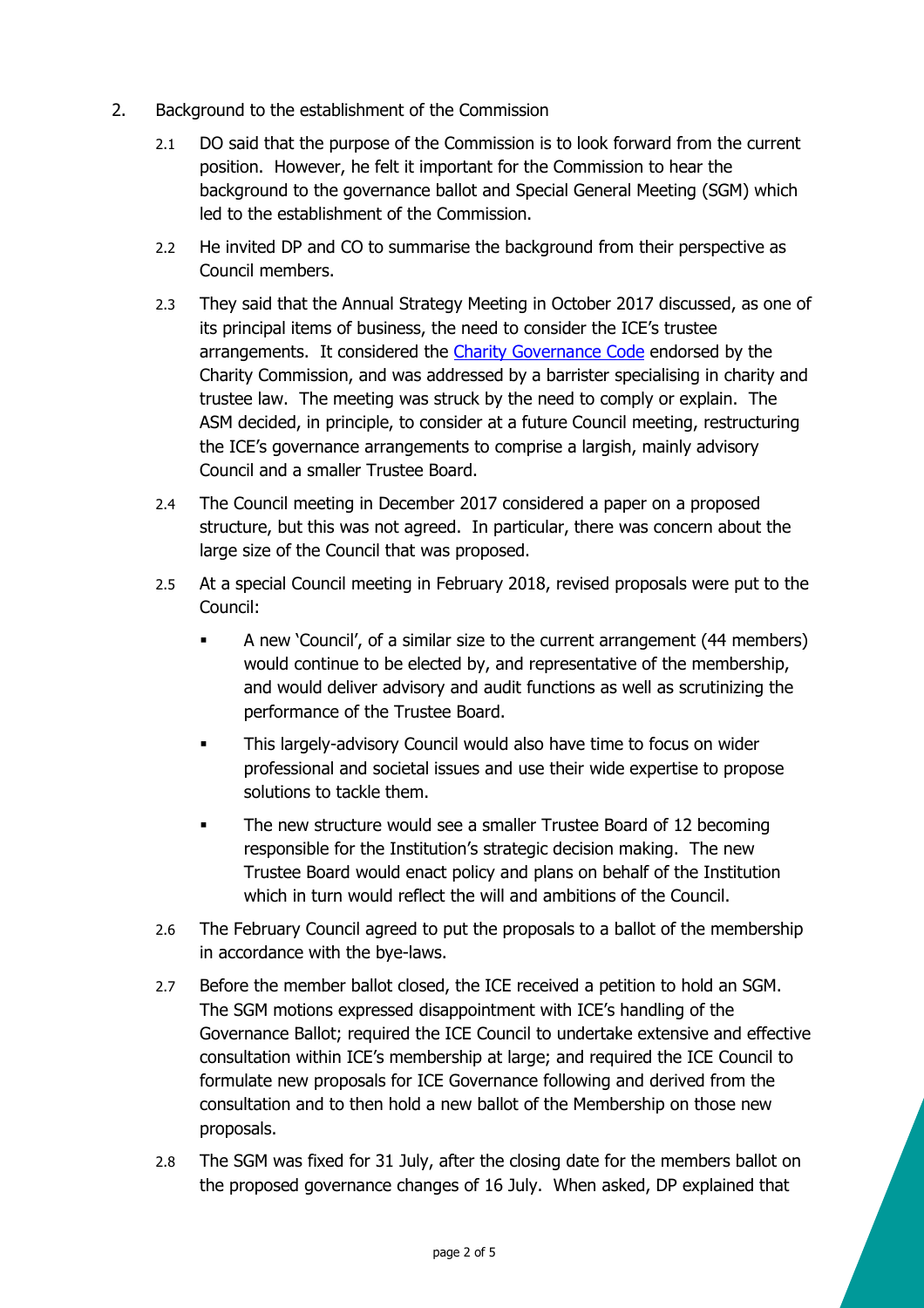the SGM date had been set in accordance with the timescales set out in the byelaws and to accommodate the calendar of one of the principal petitioners.

- 2.9 The proposed governance changes were approved by around 70% of those voting electronically in the members ballot, with some 9% of the membership voting.
- 2.10 The SGM motions were carried by 60% to 65% (varying between the 3 motions) with some 215 members voting. It was clarified that the ICE by-laws do not currently allow the use of proxy votes at an SGM, only votes in person. DO said this would be an area for consideration by the Commission.
- 2.11 At a special Council meeting on 4 September, the Council was advised that, under the by-laws, it had no alternative but to introduce the governance changes approved by the membership in July (these became effective on 6 November 2018 following approval by the Privy Council). The Council continued to believe the governance changes were broadly the right approach but, at the same time, it listened to and accepted the results of the SGM and legitimate concerns expressed at that meeting about the need for effective communications. It therefore decided to accept the result of the SGM and implement a full governance review.
- 2.12 Both DP and CO emphasised that the tone and mood of the Council meeting in September 2018 was conciliatory, recognising the legitimate points raised at the SGM.
- 2.13 JV explained that, when the member ballot was first announced, many ICE members approached her and Past-President Paul Jowitt (PJ) expressing concern at the lack of information about the proposed governance changes. The first many had heard of it was an open letter by the President shortly before the issue of the ballot papers. Many found the explanation in the ballot papers difficult to understand. It was only during the ballot period that ICE published FAQs on its website.
- 2.14 JV said that she and PJ met the President during the ballot period. They explained a head of steam was building up in relation to the ballot and what was seen as poor communication. They asked what they could do to help the situation and one of their suggestions was to cancel the ballot. Subsequently the President advised that the ballot could not be halted. Reluctantly, therefore, JV and PJ felt there was no alternative but to call the SGM.
- 2.15 The Commission requested a paper setting out in detail the new governance arrangements. (**Action: DO**)
- 3. Terms of Reference
	- 3.1 The Commission was broadly content with the draft Terms of Reference (ToR) provided by the President. A number of minor amendments were suggested:
		- para 2: suggest this should refer to the Institution's 'Royal Charter objects' as that is our ultimate governance authority;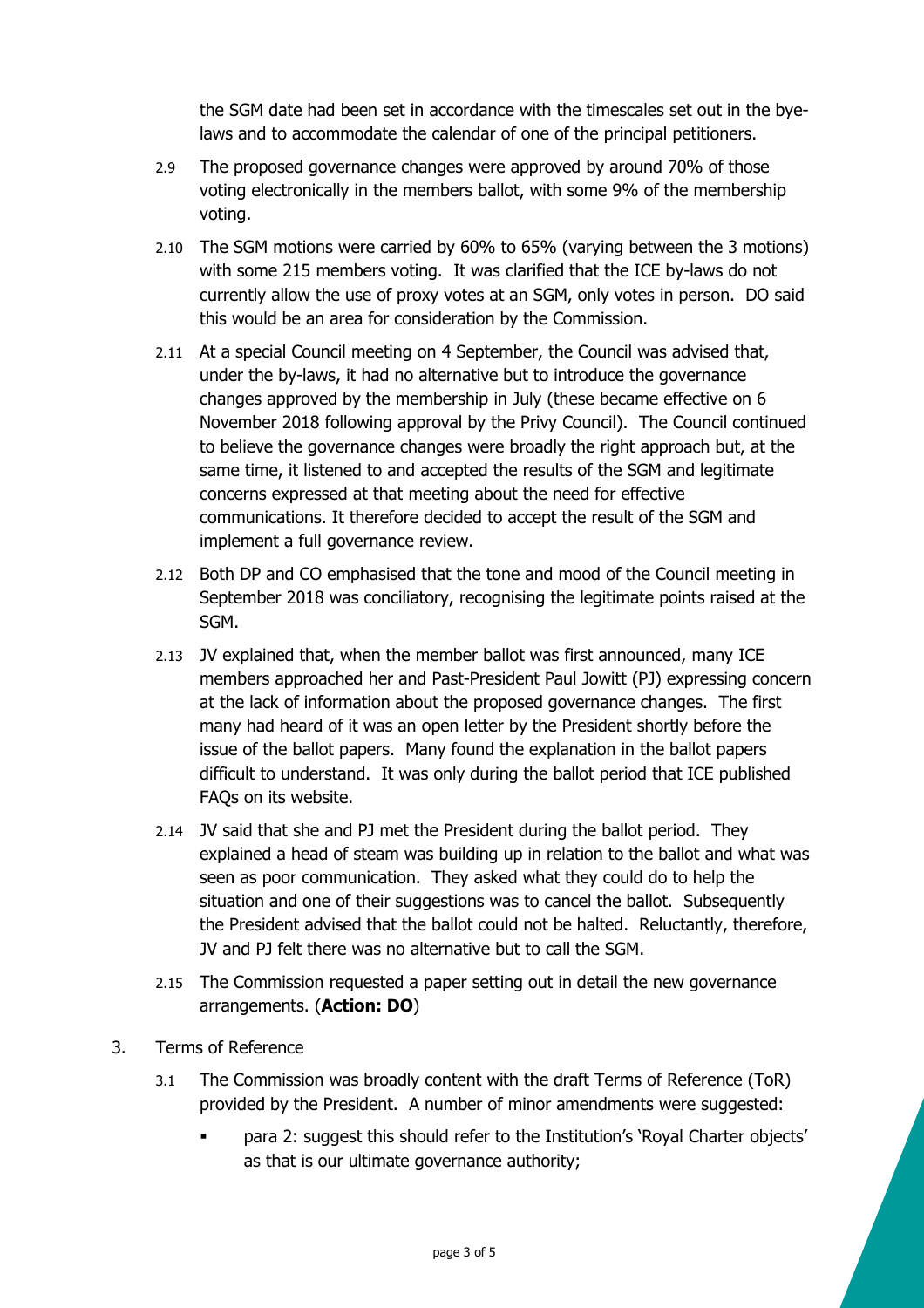- para 3(c): suggest the addition of the 'Engineering Council' as it is another regulator as well as the Charity Commission; and
- **•** para 3(e): suggest the addition of 'both now and in the future', to emphasise that the Institution's governance arrangements must be fit to accommodate change that is as yet unknown.
- 3.2 The Commission's suggested amendments are to be sent to the President for discussion and confirmation by the ICE Council and Trustee Board during December. (**Action: DO**)
- 4. Indicative Work Plan
	- 4.1 DO tabled a draft Indicative Work Plan for discussion, development and adoption by the meeting. It proposed to take forward the Commission's work in three stages:

Stage 1: Key Governance Principles and Concerns (Nov 18 – Mar 19)

Before considering the details of the ICE's governance arrangements, the Commission believes it is important to:

- consider the key principles of good governance for an Institution such as ours;
- **to be aware of good practice and regulatory requirements;**
- to understand the concerns that have been expressed about the recent governance changes approved by the member ballot in July 2018 and endorsed by the Privy Council in October 2018; and
- to consult ICE members on the key principles and characteristics they require of ICE governance.

## Stage 2: Developing Options for Future ICE Governance (May 19 to Aug 19)

Having considered the key issues, concerns and members' and regulators' expectations for the principles of ICE governance, in Stage 2 the Commission will then consider if changes are necessary or desirable and, if so, the options to be considered.

## Stage 3: Consulting and Reporting on Future Governance Options (Aug 19 to Dec 19)

In this stage, the Commission will seek guidance from the Council and Trustees in relation to the emerging options, will consult the membership and key committees on its proposals, and will then finalise its recommendations to the ICE Council and Trustee Board.

4.2 The Commission was generally content with the indicative work plan, subject to a number of minor amendments from those present and some which had been received from those unable to attend.